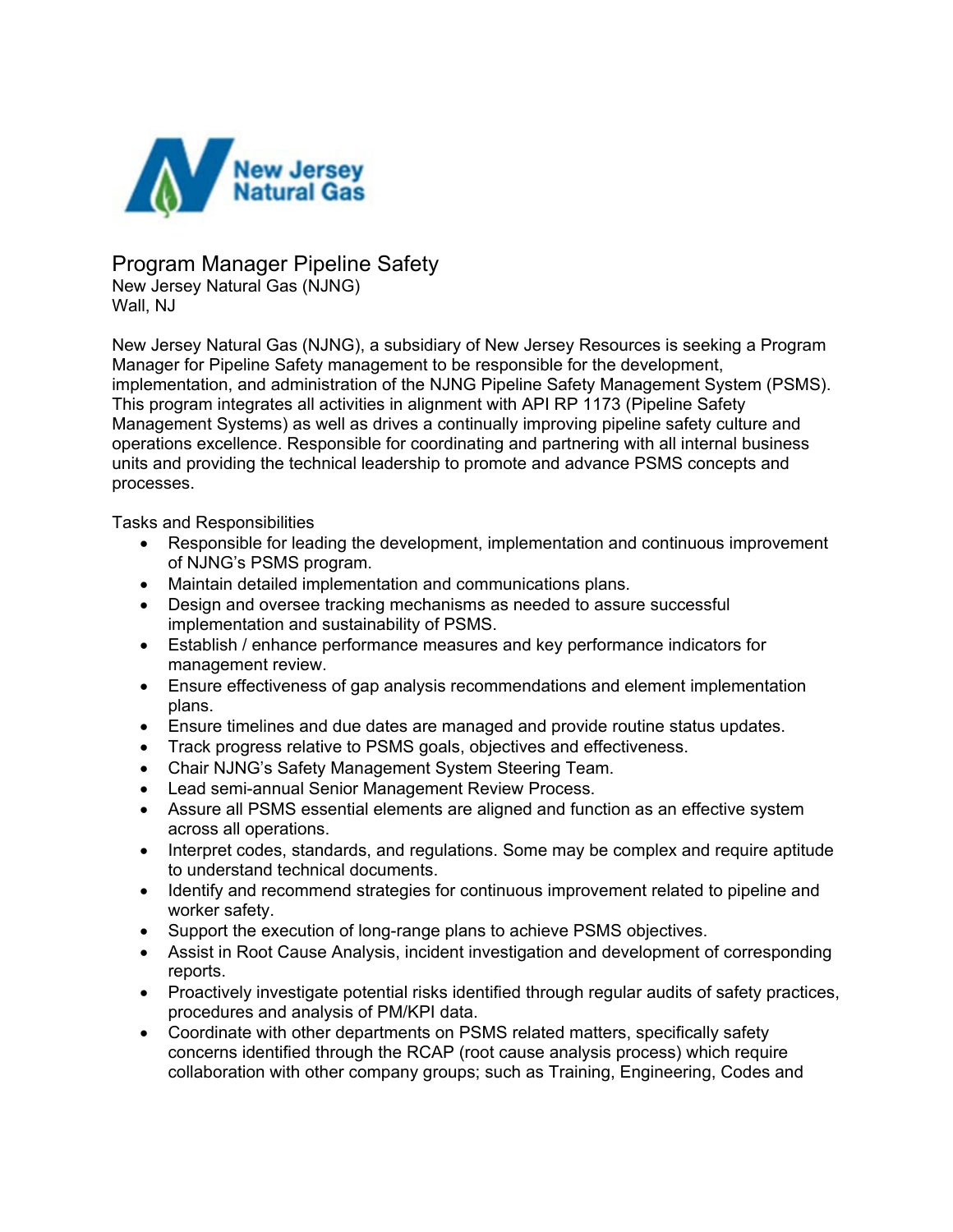Standards, Construction, Gas Control, DIMP, TIMP, Field Operations, EH&S, Compliance, etc., to drive continued improvement towards pipeline safety.

- Serve as an internal stakeholder, consultant, subject matter expert, and senior resource for employees in all departments regarding specific situations or operational challenges not covered by existing compliance standards and procedures.
- Work with all Energy Delivery departments to build a strong behaviors-based approach to reducing errors and enhance overall system integrity through human performance initiatives that support an open and proactive safety culture.

## Position Specifications:

- Bachelor's Degree in Engineering or equivalent combination of education and experience.
- 8+ years of proven technical project/program management experience, preferably in a utility or industrial process setting,
- Safety management system experience highly desirable, preferably in the pipeline or process and chemical industry.
- Experience in the natural gas industry and pipeline safety regulation highly desirable. Indepth knowledge of industry codes and standards, including RP 1173, a plus.
- Ability to build effective working relationships and collaborate with internal stakeholders, particularly on management of change.
- Ability to interpret and apply technical manuals such as operations & maintenance manuals, design & construction standard manuals, emergency manuals, and other company documents.
- Proven risk management experience in identifying, measuring, and improving leading indicators of safety.
- Strong analytical, organizational and critical thinking skills, and ability to use logic and analysis to manage and track details while maintaining big picture concepts.
- Proven ability to effectively communicate with, and present to, diverse audiences at all internal and external organizational levels to promote the benefits of PSMS.
- Proven ability to use MS Office products to enter, analyze and present data.
- Proven ability to write in a logical and concise manner to prepare summary reports, company policies and create process maps.
- Must exhibit professional, outgoing and collaborative attitude toward internal and external customers.
- Ability to facilitate, influence and coach with tact and diplomacy.
- Ability to use creativity to solve problems.
- PMP (project management professional) certification a plus

\* The above job description is reflective of the primary duties of this position and in no way limits the supervisor from assigning any other duties, responsibilities or initiatives as deemed necessary.

New Jersey Resources is an Equal Opportunity/Affirmative Action Employer. All qualified applicants will receive consideration for employment without regard to race, color, religion, sex, sexual orientation, age, gender identity and/or expression, national origin, disability, veteran, or other protected status.

For more information on our company please visit: https://www.njresrouces.com